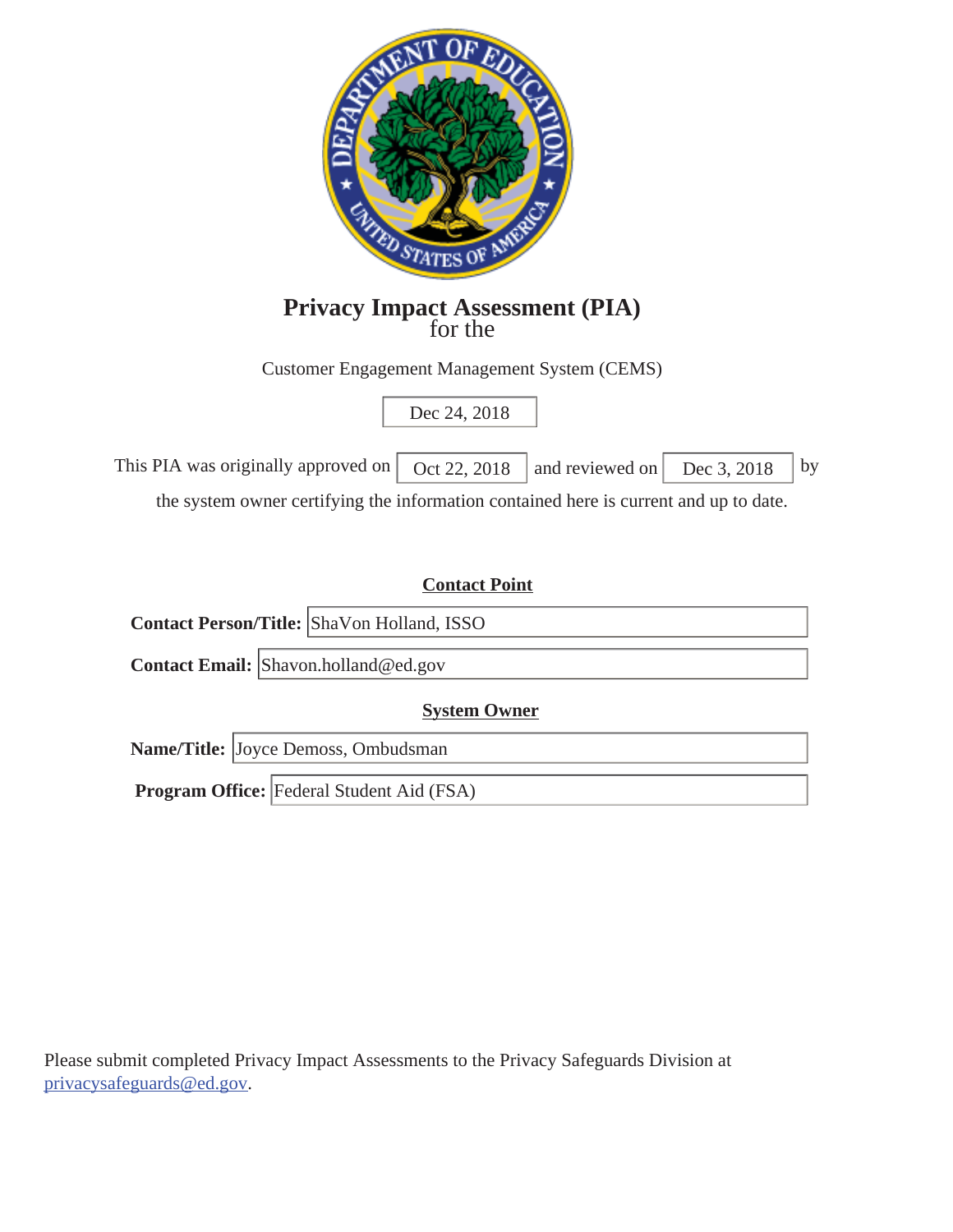*Please complete this Privacy Impact Assessment (PIA) on how personally identifiable information (PII) is collected, stored, protected, shared, and managed electronically by your system. You may wish to consult with your ISSO in completing this document. If a question does not apply to your system, please answer with N/A.* 

# **All text responses are limited to 1,500 characters. If you require more space, please contact the Privacy Safeguards Team.**

# **1. Introduction**

1.1 Describe the system including the system name, system acronym, and a brief description of the major functions.

Customer Engagement Management System (CEMS) integrates multiple customer-engagement services in FSA into a singular customer-relationship management (CRM) platform; controlling costs, delivering multi-media contacts, and person-to-business channel support. The Department of Education, FSA, possessed the need to acquire a CRM systems support solution to enable varied FSA business operations to co-exist in a shared contact and information sharing solution for customer management efficiencies, costs control, and detailed customerengagement activities to resolve customer issues, or to inform ongoing business decisions concerning FSA products, services, and where needed, to inform on existing, or in-progress education policies/decisions. CEMS currently encompasses the Feedback Dispute Management System (FDMS) and Borrower Defense application. In FY2016, FSA embarked on meeting this need through the acquisition of software as a service (SaaS) solution to meet the need, but not incur the costs associated with an on-site underlying production (hardware/centers) environment. The acquisition activity led to the implementing of the Salesforce/SaaS with Community of Practice Service Module. Software as a Service (SaaS) includes the enabling design/development products, services, support licensing, operations and maintenance (O&M) as inclusive services in the delivery model. The finished delivered platform product (CEMS) was designed and enabled to meet the FSA requirements need. The delivered CEMS also includes training support on the use of the products/services to meet ongoing, continuous customer-engagement activities, both internally and externally managed and operated, as needed.

1.2 Describe the purpose for which the personally identifiable information  $(PII)^1$  is collected, used, maintained or shared.

Information is used to establish contact with the customer seeking our assistance (multiple contact means are desired), as well as to establish contact means to individual(s) relevant to finding resolution on a customer/ borrower's student aid issue(s), feedback or compliment. Additionally, the customer's DOB and SSN are required to match other financial and disbursement databases to establish the financial aid history, accuracy and facts associated with the customer's claims. Summarized text entries of conversation facts detail the contact history, and eventual outcome to the customer/borrower's student aid issue(s).

The FDMS has been classified as Mission Important, Low Risk of inflicting grave harm either upon an individual or the Department of Education if internal data should be compromised. The Ombudsman Group is responsible for routine monitoring of the operation of the CEMS to ensure sound practices are being observed by staff to protect Privacy Act data and the various forms of access to the CEMS.

<sup>1</sup> The term "personally identifiable information" refers to information which can be used to distinguish or trace an individual's identity, such as their name, social security number, biometric records, etc. alone, or when combined with other personal or identifying information which is linked or linkable to a specific individual, such as date and place of birth, mother's maiden name, etc. https://www.whitehouse.gov/sites/default/files/omb/memoranda/fy2007/m07-16.pdf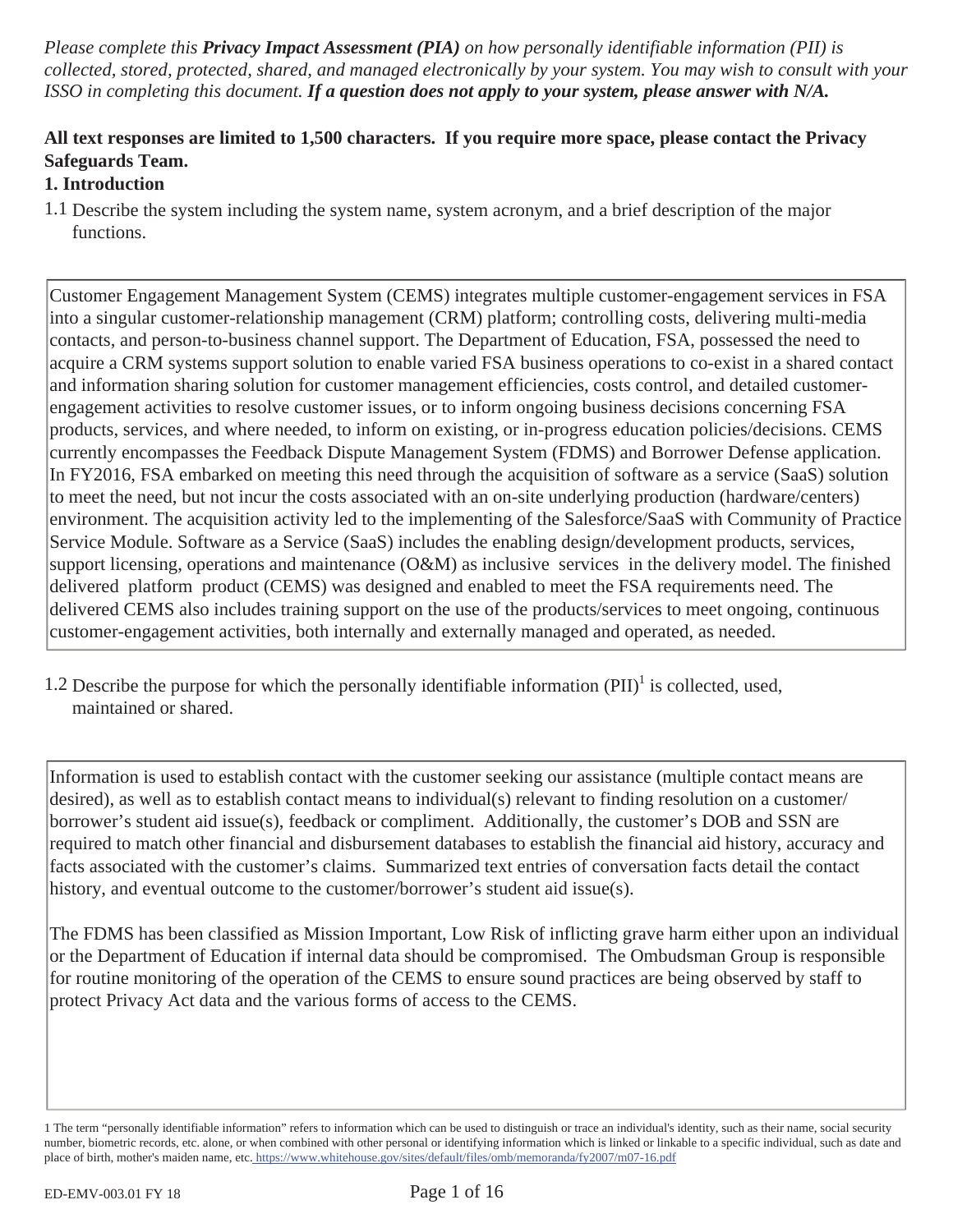1.3 Is this a new system, or one that is currently in operation?

Currently Operating System

1.4 Is this PIA new, or is it updating a previous version? If this is an update, please include the publication date of the original.

New PIA **Original Publication Date:** 

1.5 Is the system operated by the agency or by a contractor?

**Contractor** 

#### **2. Legal Authorities and Other Requirements**

#### *If you are unsure of your legal authority, please contact your program attorney.*

2.1 What specific legal authorities and/or agreements permit and regulate the collection and use of data by the system?

The Student Loan Ombudsman is mandated by Congress in the Higher Education Act, as amended, 20 USC 1018.SEC.141 (f). The Student Loan Ombudsman provides timely assistance to borrowers of loans made, insured, or guaranteed under Title IV. The Feedback and Dispute Management System (FDMS) is the primary information technology resource used by the Ombudsman Group to meet the directed mandates of Congress to assist borrowers, track issues and complaints, and document and report on activities.

On March 10, 2015, President Obama continued his vision for affordable quality education for all Americans through the creation of a Student Aid Bill of Rights (SABR). The Memorandum included the creation of a stateof-the art complaints system to ensure quality, service, and accountability for the DoED, its contractors, colleges, and loan servicers. This is now known as FDMS.

Under the Higher Education Act (Sec.455(h)), a student loan may be forgiven under certain circumstances: borrower's death or disability, closure of the school the borrower attends; public service overtime; false certification by the institution of the borrower's eligibility for federal student aid; and certain institutional misconduct harmful to the student. The last of these is referred to as a borrower defense. FSA determined a need to review the existing and future requirements to support borrower defense across technology, contractors and operations. It was determined to leverage the CEMS platform for the borrower defense application. The application will support the review processes for borrower defense.

#### **SORN**

2.2 Is the information in this system retrieved by an individual's name or personal identifier such as a Social Security Number or other identification? Please answer **YES** or **NO**.

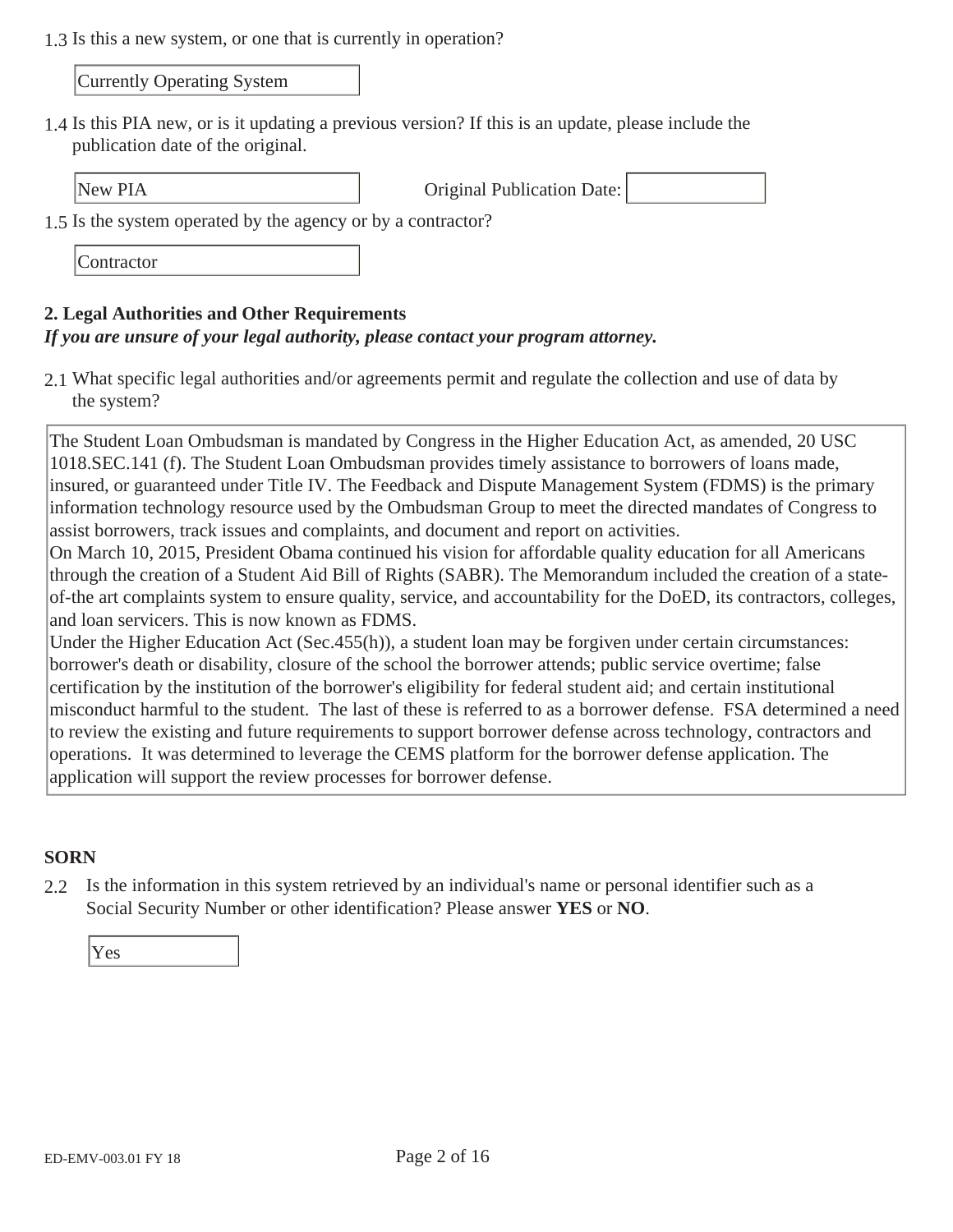2.2.1  $\Box$  N/A If the above answer is **YES** this system will need to be covered by a Privacy Act System of Records Notice(s)  $(SORN(s))$ .<sup>2</sup> Please provide the SORN name and number, or indicate that a SORN is in progress.

Customer Engagement Management System (CEMS) (18-11-11) published in the Federal register on June 13, 2018, 83 FR 27587.

https://www.federalregister.gov/documents/2018/06/13/2018-12700/privacy-act-of-1974-system-of-records

#### **Records Management**

*If you do not know your records schedule, please consult with your records liaison or send an email to RMHelp@ed.gov.* 

2.3 Does a records retention schedule, approved by the National Archives and Records Administration (NARA), exist for the records contained in this system? If yes, please provide the NARA schedule number.

There is a records retention and disposition schedule approved by the National Archives and Records Administration (NARA) for the records created by the system development life cycle and for the data collected at Schedule Locator No. 052: Ombudsman Case Files. NARA Disposition Authority N1-441-09-21.

ED 052 is being amended, pending approval by NARA. Records will not be destroyed until NARA-approved amendments to ED 052 are in effect, as applicable.

A System of Records Notice (SORN) is a formal notice to the public that identifies the purpose for which PII is collected, from whom and what type of PII is 2 https://connected.ed.gov/om/Documents/

collected, how the PII is shared externally (routine uses), and how to access and correct any PII maintained by ED. SORN-Process.pdf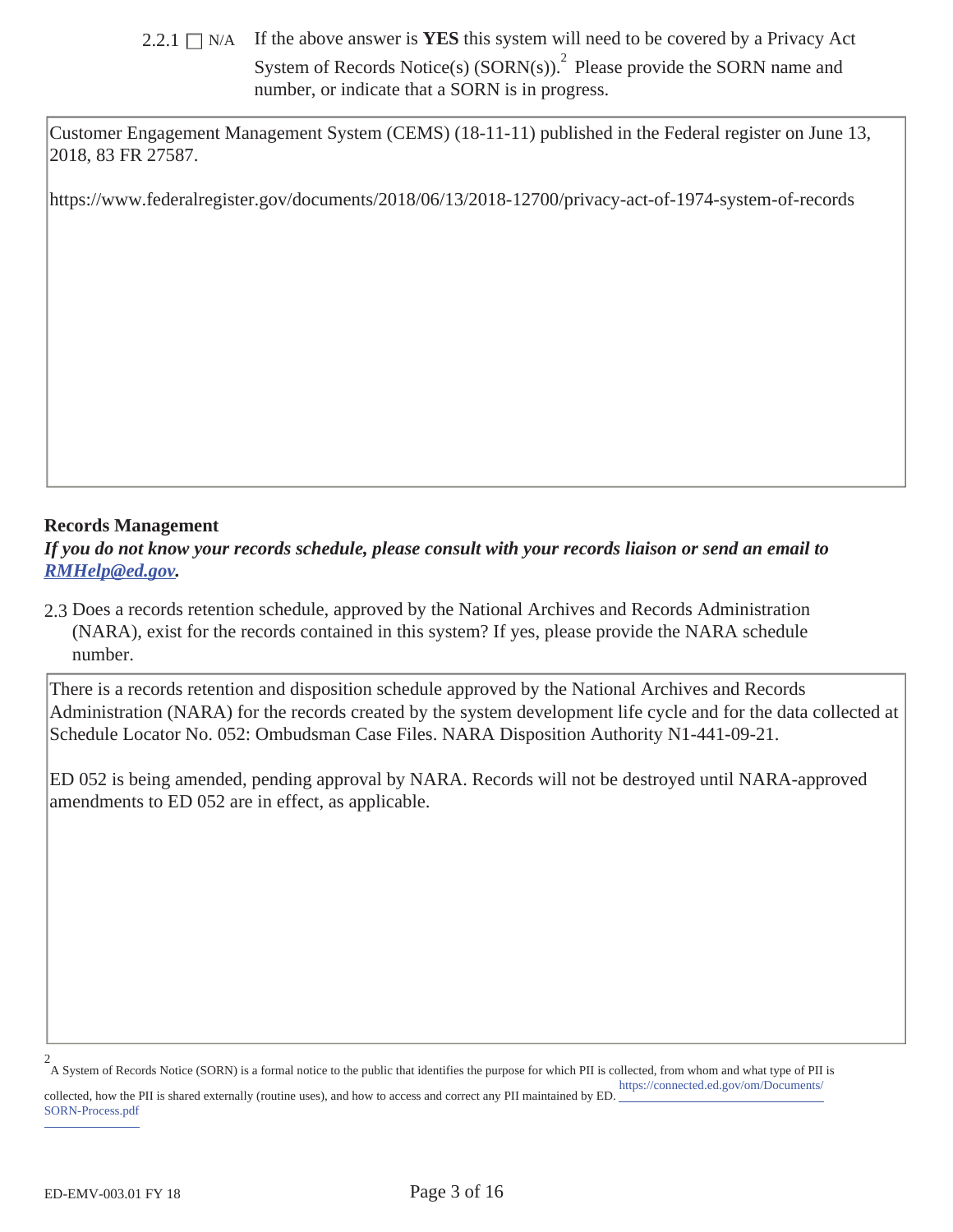2.4 Is the PII contained in this system disposed of appropriately, and in accordance with the timelines in the records disposition schedule? Please answer **YES** or **NO**.

Yes

#### **3. Characterization and Use of Information**

#### **Collection**

3.1 List the specific personal information data elements (e.g., name, email, address, phone number, date of birth, Social Security Number, etc.) that the system collects, uses, disseminates, or maintains.

| The following data is collected and maintained in CEMS:                                                      |
|--------------------------------------------------------------------------------------------------------------|
| Name (First, Middle, Last)                                                                                   |
| Date of Birth (DOB)                                                                                          |
| Social Security Number                                                                                       |
| Current Address                                                                                              |
| Current Telephone Numbers (e.g. Work, Home, Mobile)                                                          |
| Email Address                                                                                                |
| <b>Facsimile Number</b>                                                                                      |
| Written summary of the student aid issue(s)/complaint(s)/compliment(s) that brought the customer/borrower to |
| <b>FSA</b> seeking resolution assistance                                                                     |
| Written summary of all relevant information obtained to research and resolve the customer's issue(s)/        |
| complain(s)/compliment(s)                                                                                    |
|                                                                                                              |
|                                                                                                              |

3.2 Does the system collect only the minimum amount required to achieve the purpose stated in Question 1.2? Please answer **YES** or **NO**.

Yes

3.3 What are the sources of information collected (e.g., individual, school, another agency, commercial sources, etc.)?

The sources of information include individuals such as the complainant or primary contact. The primary contact is not just limited to the complaint. The primary contact could be any approved third party authorized to act on the complainant's behalf such as an attorney, relative, representative, friend, etc. Schools and external/internal agencies and various organizations provide information in CEMS as well.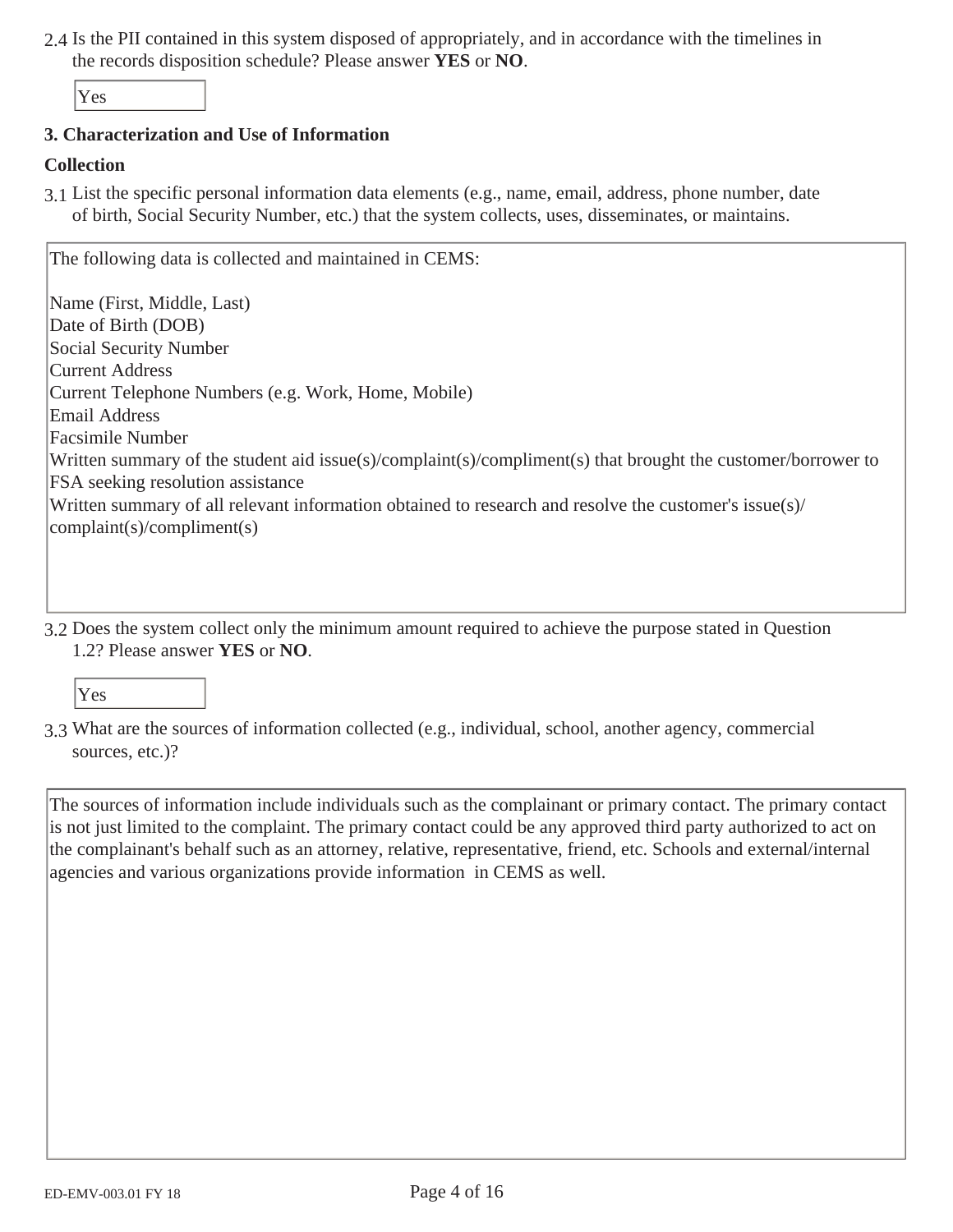CEMS receives customer requests for assistance, complaints and compliments via the customer portal, phone, email, postal mail and facsimile. These requests are generally from recipients of Title IV Aid. CEMS does not generally receive requests from teachers, employees or universities.

 $3.5$  How is this information validated or confirmed?<sup>3</sup>

Customers interacting with the FDMS Customer Portal can choose to authenticate or not authenticate when submitting compliments, complaints, and reports of suspicious activity to FSA. More specifically, customers have the following options:

1. Log in with their FSA ID and password (Authenticated Customer)

2. Continue without an FSA ID (Unauthenticated-Identified Customer)

3. File anonymously (Unauthenticated-Anonymous Customer) – this option allows customers to maintain confidentiality when submitting sensitive information or reporting wrongdoing.

If the customer chooses to provide their FSA ID and password, they will be redirected to the FSA ID website to log in. If the customer chooses to proceed without an FSA ID or file anonymously, they will proceed directly to the next step in the submission process. Authenticated users, once logged in, will have the additional ability to view and update their existing FDMS cases, as well as initiate live chat support sessions with Contact Center personnel. Unauthenticated-Identified and Unauthenticated-Anonymous Customers are not able to update and track their case submissions and cannot initiate live chat support sessions, but may still request a response to the contact email/phone they provide. Information is validated by PAS/FSA ID and through communication with the customer and reference of other databases such as NSLDS, COD, etc.

Examples include form filling, account verification, etc. 3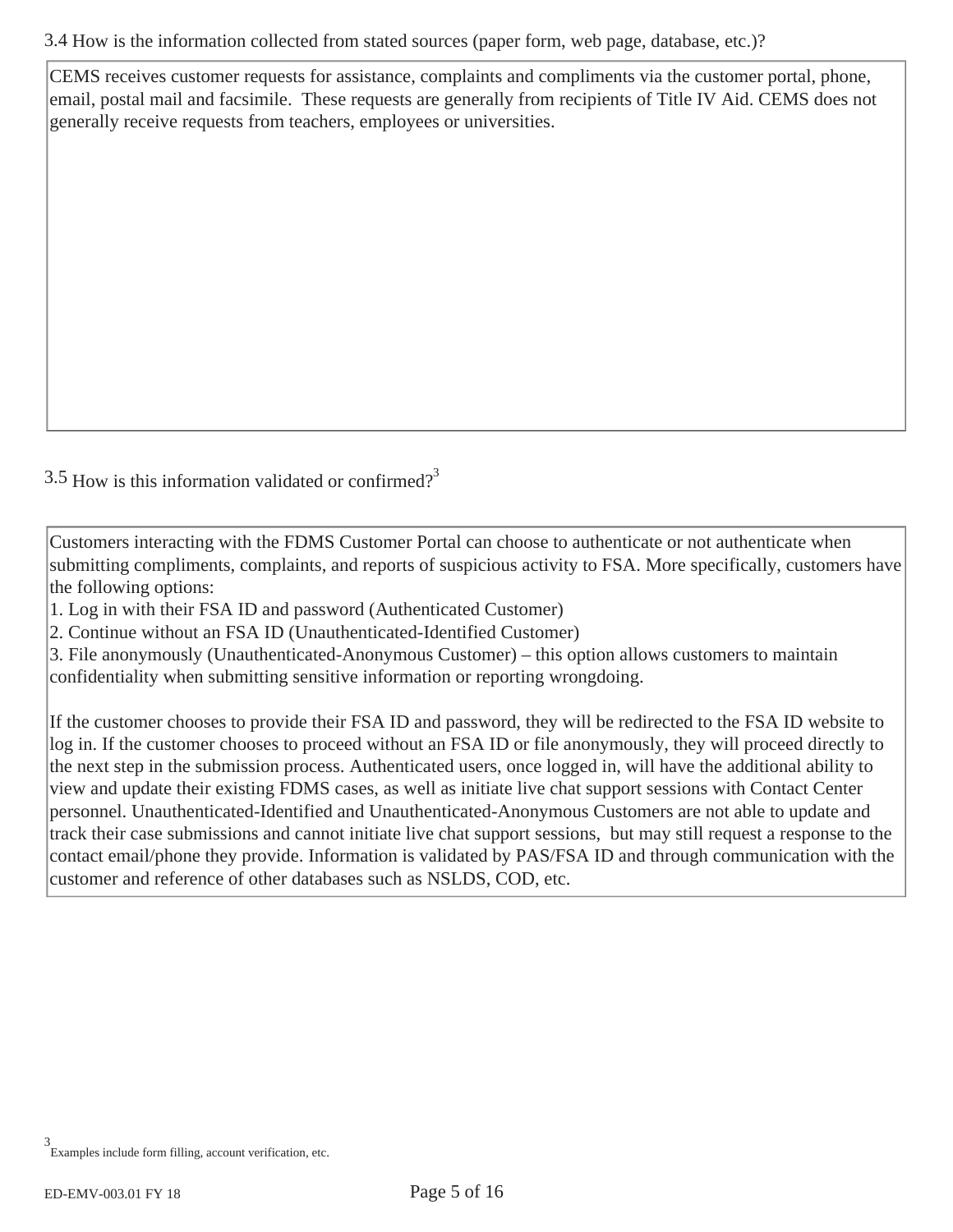#### **Use**

3.6 Describe how and why the system uses the information to achieve the purpose stated in Question 1.2 above.

Information is used to establish contact with customer seeking our assistance (multiple contact means are desired), as well as to establish contact means to individual(s) relevant to finding resolution on a customer/ borrower's student aid issue(s). Additionally, summarized text entries of conversation facts detail the contact history and eventual outcome to the customer/borrower's student aid issue(s), complaints and compliments.

3.7 Is the project using information for testing a system or for training/research purposes? Please answer YES or NO.

# No

3.7.1  $\boxtimes$  N/A If the above answer is **YES**, what controls are in place to minimize the risk and protect the data?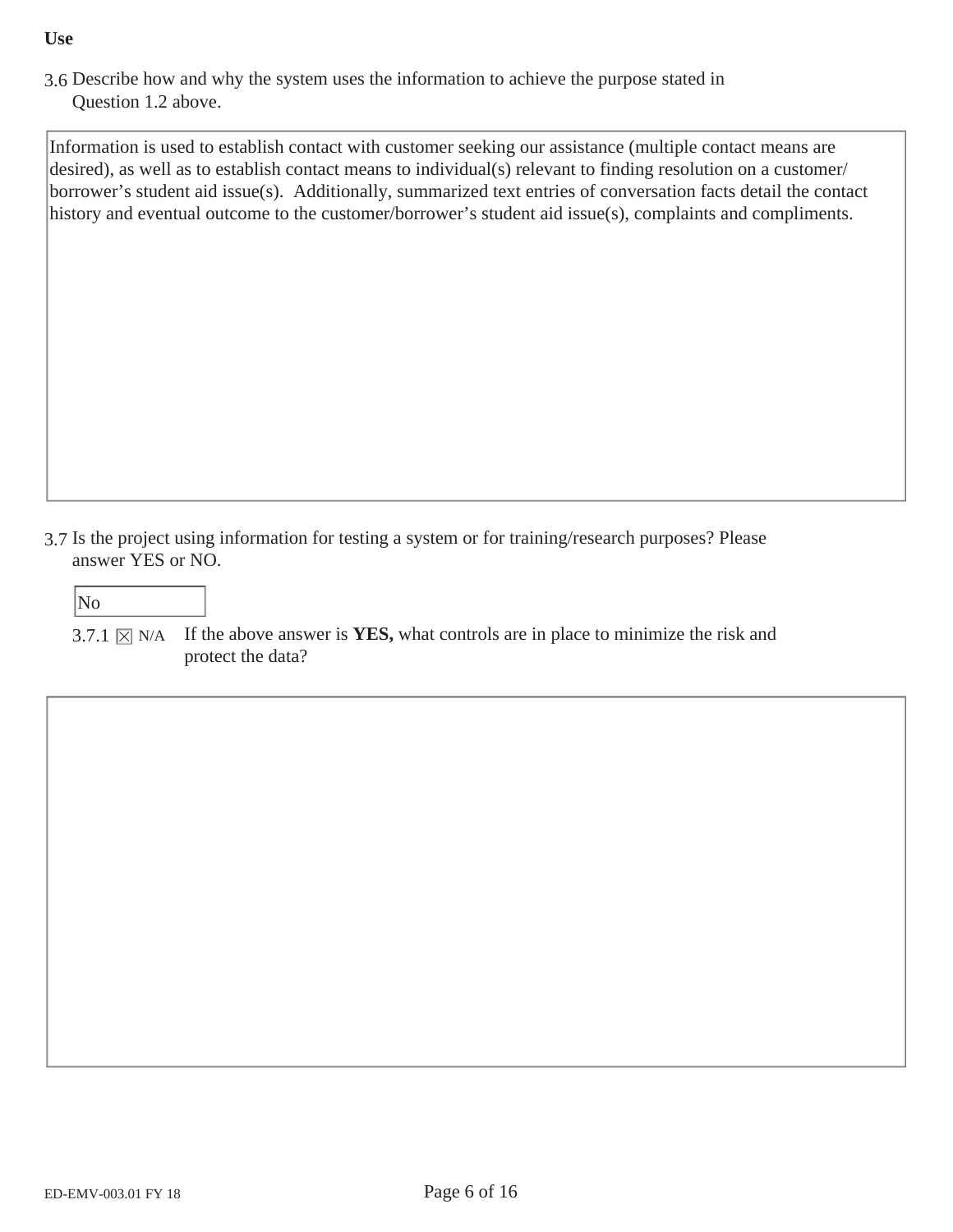3.8 Does the system use "live" PII for the development or testing of another system? Please answer YES or NO.

No

3.8.1  $\times$  N/A If the above answer is **YES**, please explain.

#### **Social Security Numbers**

*It is the Department's Policy that, in order to collect Social Security Numbers, the System Owner must state the collection is: 1) authorized by law, 2) necessary for an agency purpose, and 3) there is no reasonable alternative.* 

3.9 Does the system collect Social Security Numbers? Please answer **YES** or **NO**.

Yes

3.9.1  $\Box$  N/A If the above answer is **YES**, explain the purpose for its collection, and how the SSN will be used. \*Please note if the system collects SSNs, the PIA will require a signature by the Assistant Secretary or equivalent.\*

The customer's DOB and SSN are required to match to other financial and disbursement databases to establish the financial aid history accuracy and facts associated with the customer's claims.

No other alternatives are used in place of the SSN, as this information is requested to research customer requests for assistance, complaints and compliments.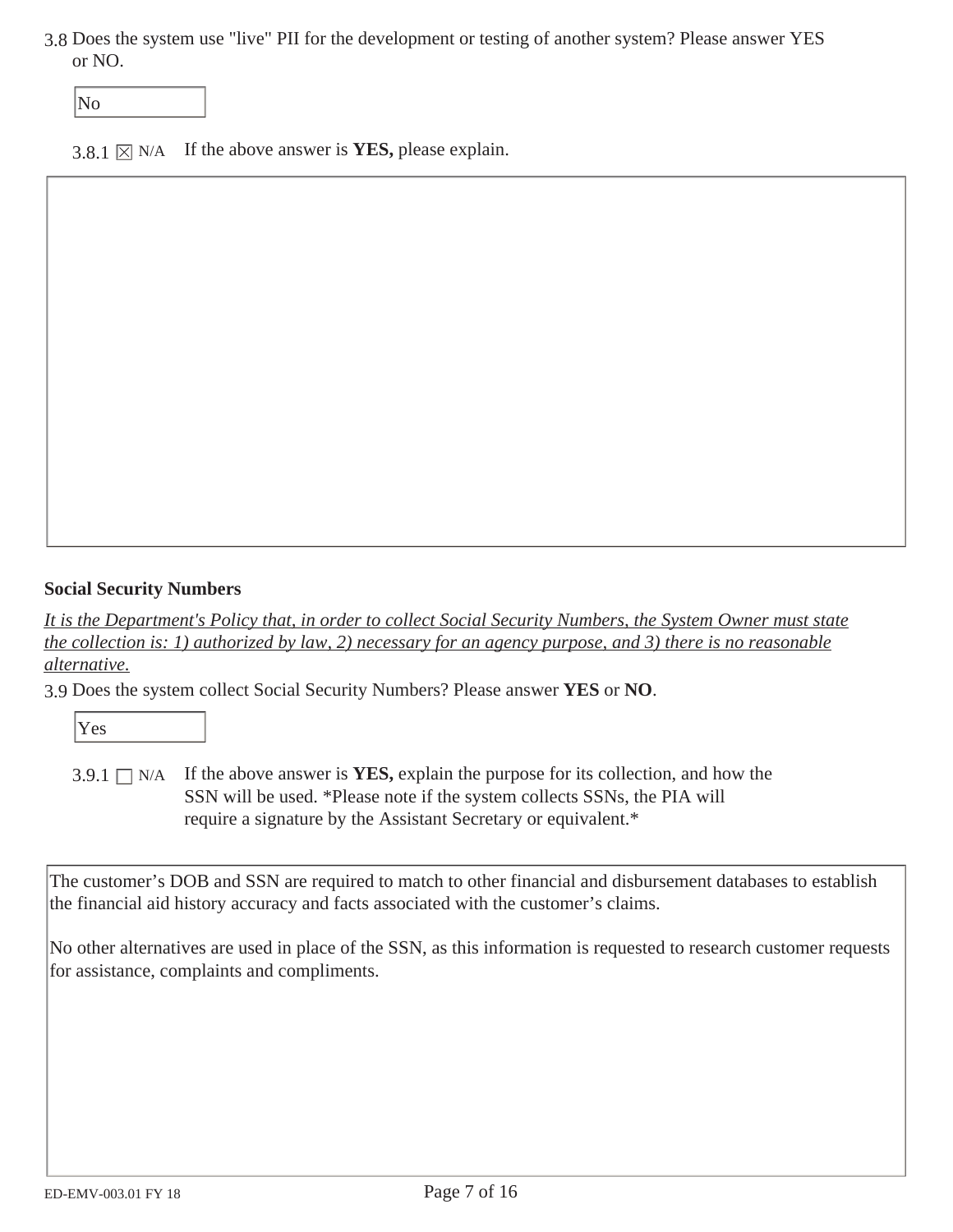## $3.10$   $\Box$  N/A Specify any alternatives considered in the collection of SSN and why the alternatives were not selected.

SSN is a universal way of identifying individuals. In addition to the SSN, we also collect FSA IDs but when not available, the SSN must be used to create an unique identifier.

# **4. Notice**

4.1 How does the system provide individuals notice about the collection of PII prior to the collection of information (i.e. written Privacy Act notice, link to a privacy policy, etc.)? If notice is not provided, explain why not.

A privacy policy and Privacy Act information is posted on the studentaid.ed.gov website that provides notice to customers regarding the purpose for which their data is collected, how it is used, to whom it is disclosed, how it is protected, and other privacy information. All information provided to address the customer/borrower's student aid issue(s), complaints and compliments is provided voluntarily. At any point, individuals can decline to provide information.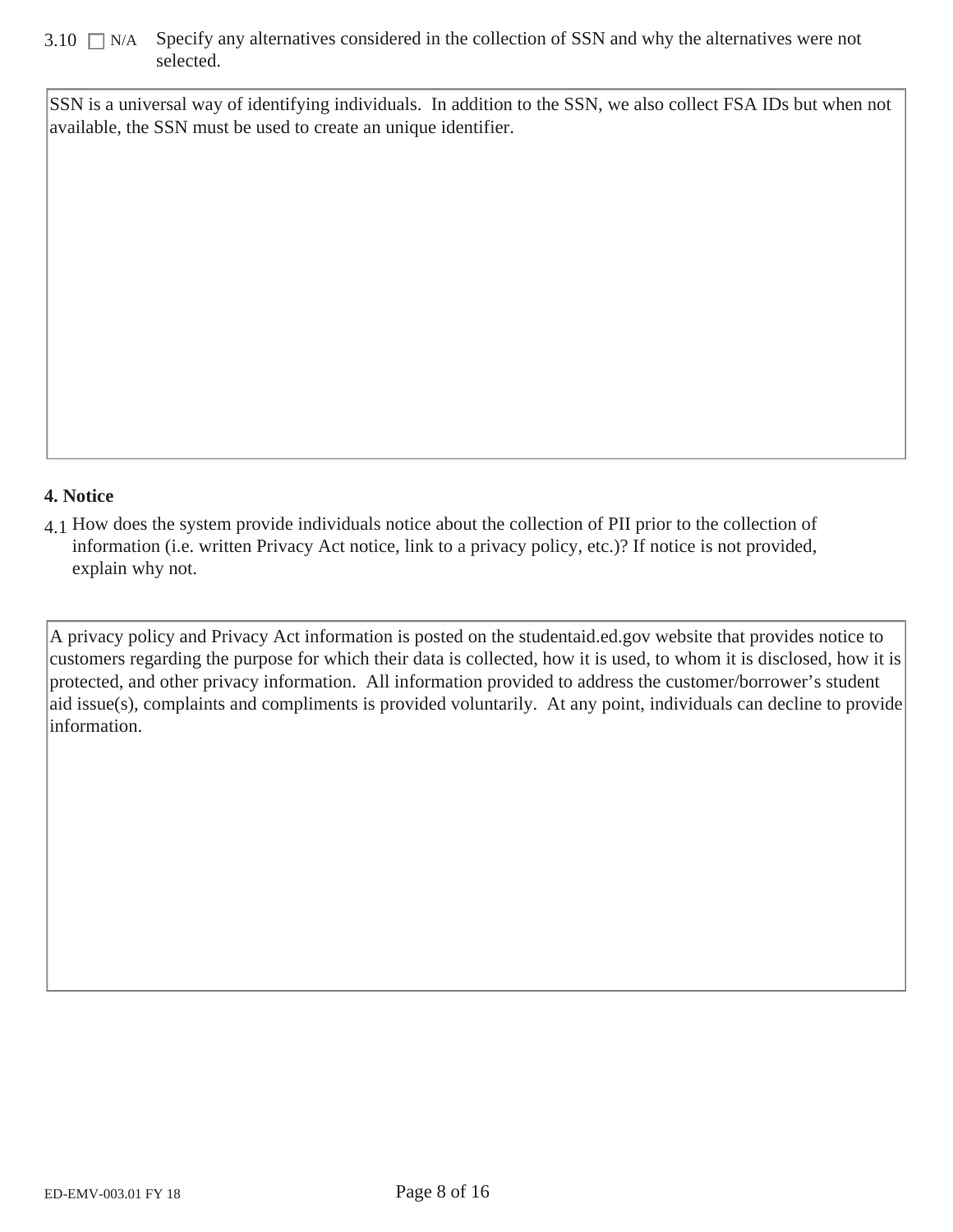$4.2 \square N/A$  Provide the text of the notice, or the link to the webpage where the notice is posted.

Customer Engagement Management System: https://fsaocts.my.salesforce.com/

Customer Engagement Management System Partner Portal: https://feedback.edpartner.ed.gov

Coalition of Federal Ombudsman: https://federalombuds.ed.gov

StudentAid.gov https://studentaid.ed.gov/sa/privacy

4.3 What opportunities are available for individuals to consent to uses, decline to provide information, or opt out of the project?

Individuals submitting feedback through the system are encouraged to log in with their FSAID which links the system to their PII and student loan history. The language below is provided to individuals before completing a case.

"You may submit feedback without logging in; however, most cases require ED to review your federal student aid history and it may take longer for us to research your case. We recommend logging in with your FSA ID so that we can review your federal student aid history and determine next steps as quickly as possible. If you do not want to log in with your FSA ID, you may still choose to submit feedback and share your contact information with us so we can communicate with you. If you choose not to share any of your information, you will not hear back from ED, we will not be able to communicate with you to gather more information, and your case will be used for our records."

If individuals decline to provide information, FSA may not be able to research the customer's complaint or provide a response regarding the complaint. Individuals can opt out of the project before submitting a case by exiting the project. If a case has been submitted, they can request a case closure via email, mail, facsimile or telephone.

#### **5. Information Sharing**

#### **Internal**

5.1 Will information be shared internally with other ED organizations? Please answer **YES** or **NO**. If the answer is **NO**, please skip to Question 5.4.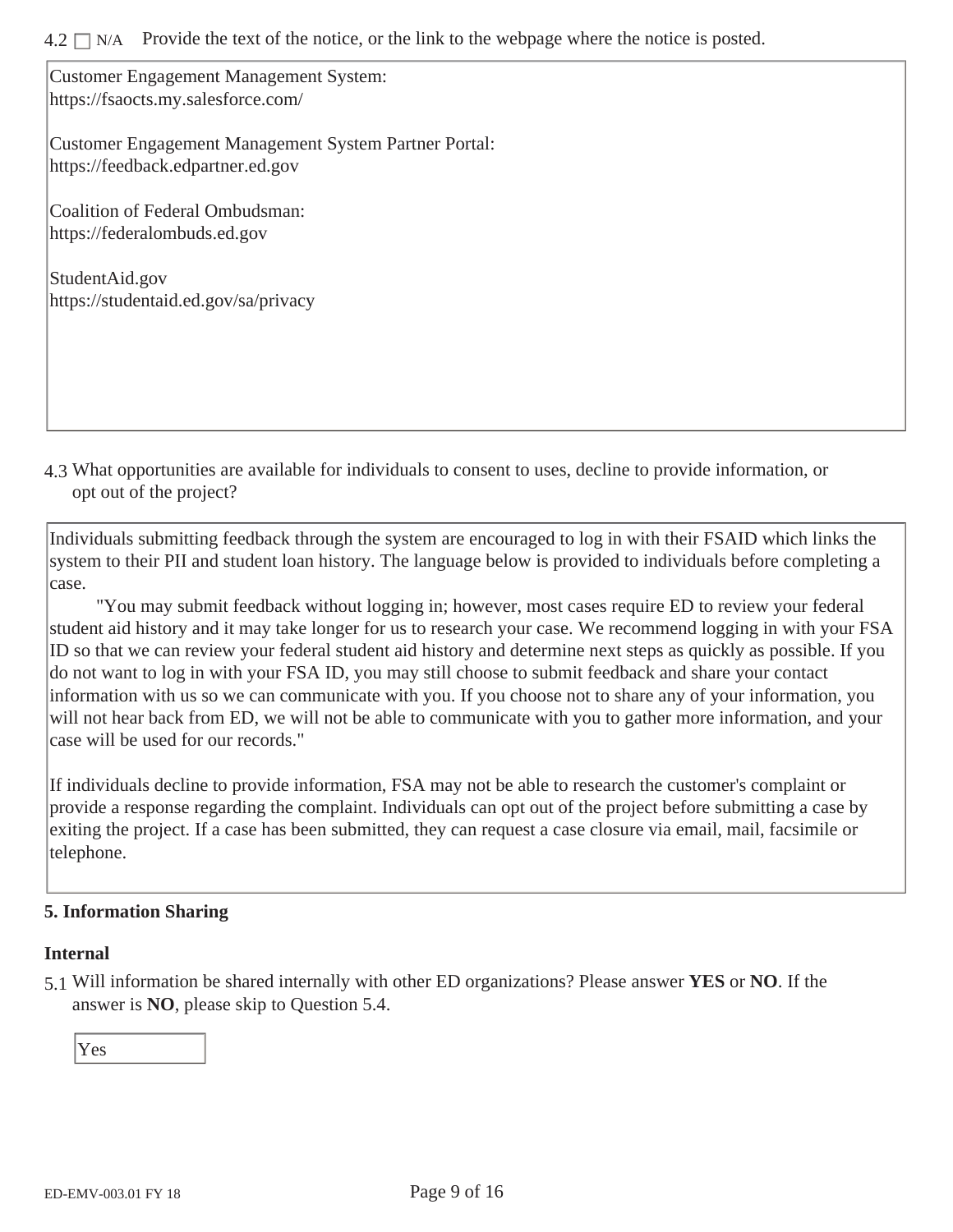# $5.2 \square$  N/A What information will be shared and with whom?

Information about customer inquiries is compiled into CEMS. The data is analyzed, and the findings are included in internal reports for FSA, to identify systemic issues affecting Title IV programs.

What is the purpose for sharing the specified information with the specified internal organizations? Does this purpose align with the stated purpose in Question 1.2 above?  $5.3 \square$  N/A

The data is analyzed, and the findings are included in internal reports for FSA and the industry in general, to identify systemic issues affecting Title IV programs.

#### **External**

5.4 Will the information contained in the system be shared with external entities (e.g. another agency, school district, etc.)? Please answer **YES** or **NO**. If the answer is **NO**, please skip to Question 5.8.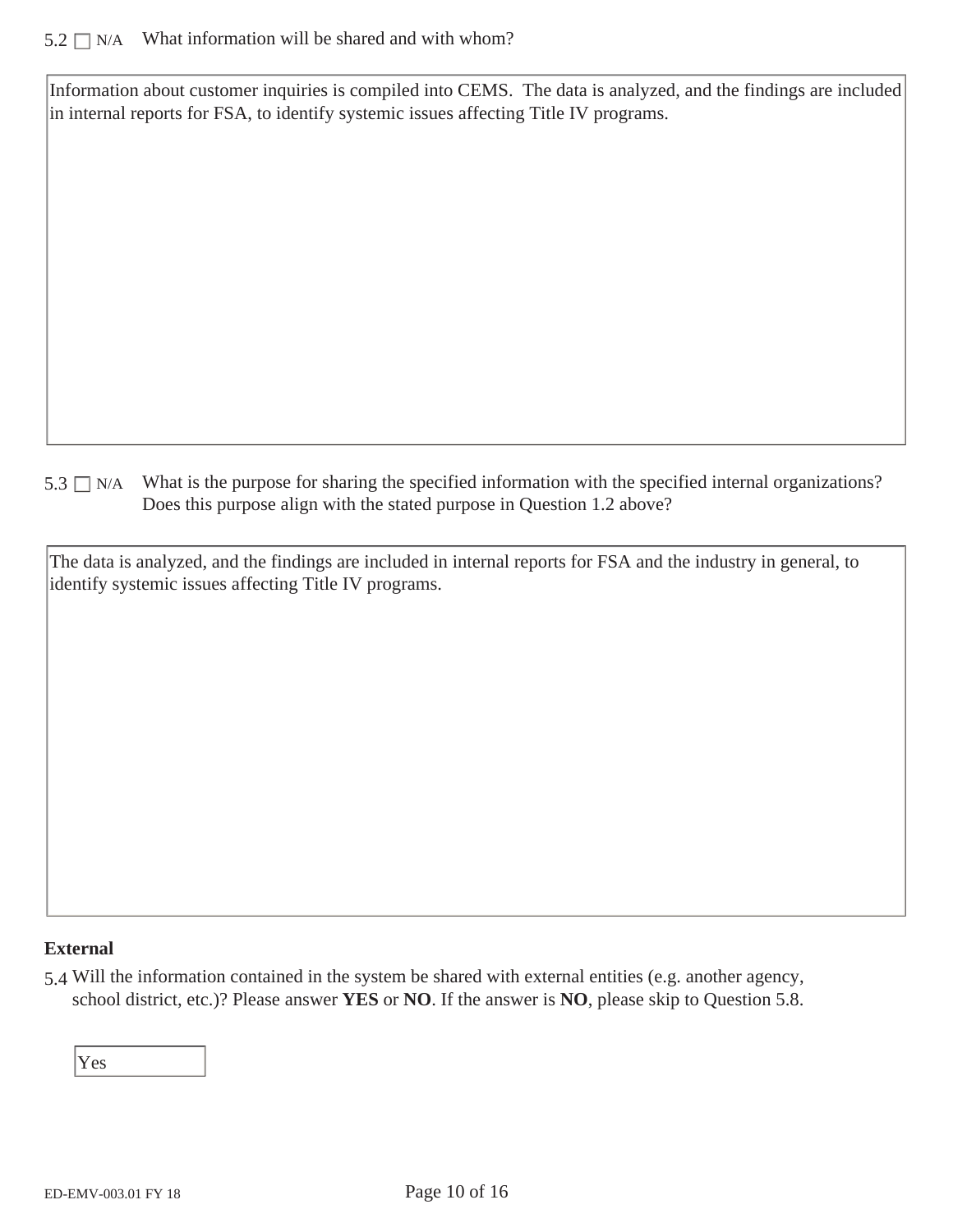$5.5 \Box$  N/A What information will be shared and with whom? Note: If you are sharing Social Security Numbers, externally, please specify to whom and for what purpose.

To date, borrower/customer identification information has been shared with the Social Security Administration, the Internal Revenue Service, the Department of the Treasury, and the Consumer Financial Protection Bureau. In addition, information may be shared with Schools, Financial Institutions, Servicers, Lenders and State accrediting and guaranty agencies.

The Department may also disclose information under routine uses found in the SORN on a case by case basis.

 $5.6 \Box$  N/A What is the purpose for sharing the specified information with the specified external organizations? Does this purpose align with the stated purpose in Question 1.2 above?

Federal agencies, State agencies, accreditors, schools, lenders, guaranty agencies, servicers, and private collection agencies" when further information is necessary to the resolution of the request.

When sharing information with external entities, the Department's security standards that relate to protection of PII is followed.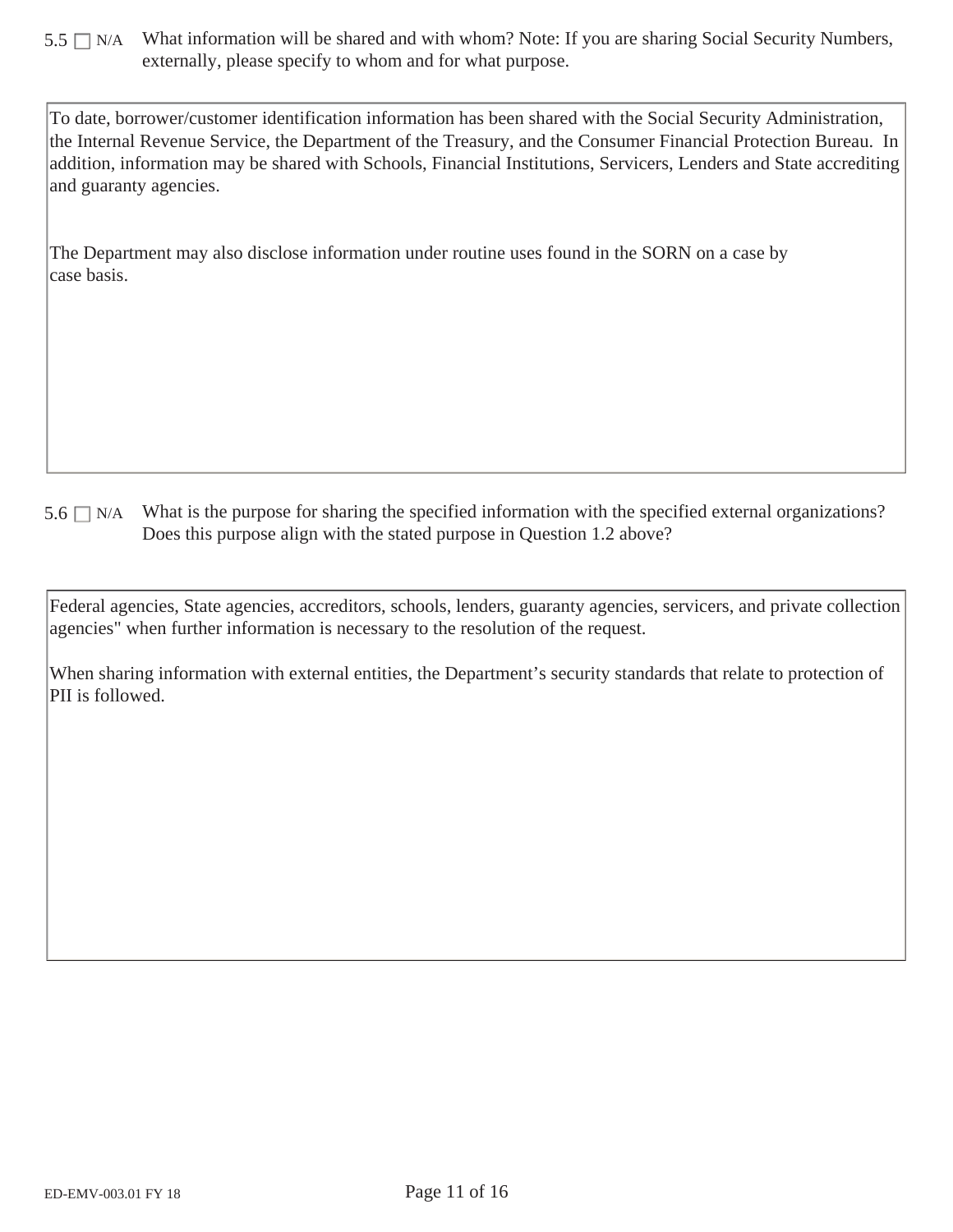## $5.7 \Box$  N/A How is the information shared and used by the external entity?

Information is shared with Federal agencies, State agencies, accreditors, schools, lenders, guaranty agencies, servicers, and private collection agencies" when further information is necessary to the resolution of the request.

When sharing information with external entities, the Department's security standards that relate to protection of PII is followed.

|  | 5.8 $\Box$ N/A Is the sharing pursuant to a Computer Matching Agreement (CMA), Memorandum of |
|--|----------------------------------------------------------------------------------------------|
|  | Understanding (MOU) or other type of approved sharing agreement with another agency? Please  |
|  | answer YES or NO.                                                                            |

| N |  |  |
|---|--|--|
|   |  |  |

5.9 N/A Does the project place limitation on re-disclosure? Please answer **YES** or **NO**.



# **6. Redress<sup>4</sup>**

6.1 What are the procedures that allow individuals to access their own information?

Individuals are able to log into the system to access and review their own information. Individuals can also access their information through a Privacy Act request or by contacting the system manager and following the procedures listed in the SORN.

https://www.federalregister.gov/documents/2018/06/13/2018-12700/privacy-act-of-1974-system-of-records

If the system has a System of Records Notice (SORN), please provide a link to the SORN in Question 6.1 and proceed to Section 7 - Safeguards. 4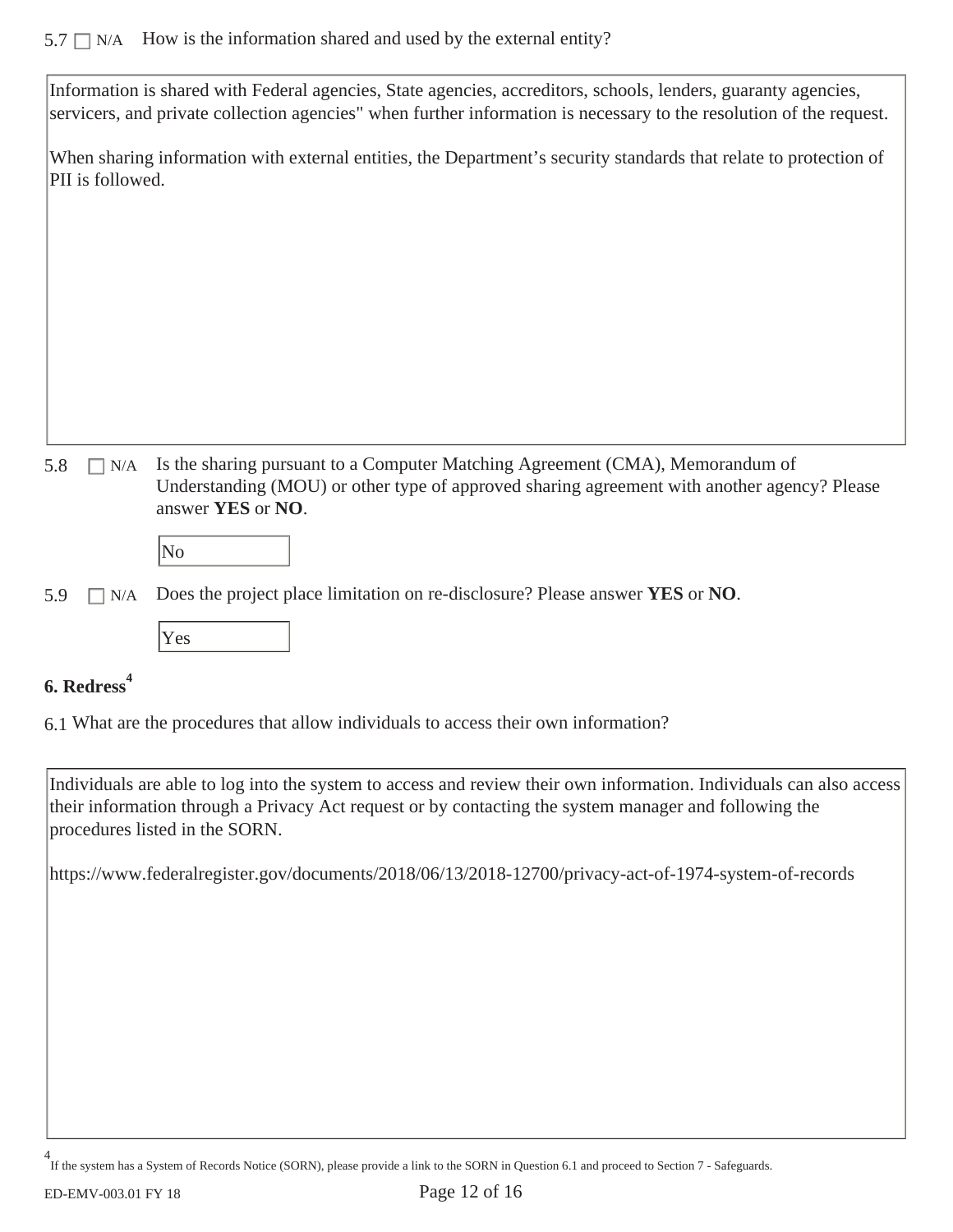6.2 What procedures are in place to allow the subject individual to correct inaccurate or erroneous information?

Inaccurate and erroneous information regarding contact and case detail information can be corrected by logging into FSAID and updating their information through that site. Information can also be updated by placing a request via email, telephone, facsimile, or mail.

6.3 How does the project notify individuals about the procedures for correcting their information?

CEMS users are unable to update customer information if they are authenticated users. Authenticated customers are advised either verbally or by written communication (letter or e-mail) that they must login to the FSA ID site to update their information.

Unauthenticated users can request their information be updated by contacting their case worker of the toll-free telephone line.

# **7. Safeguards**

# *If you are unsure which safeguards will apply, please consult with your ISSO.*

7.1 Does the principal office work with their CSO/ISSO to build privacy & security into the system and build privacy extensions to the extent feasible? Please answer **YES** or **NO**.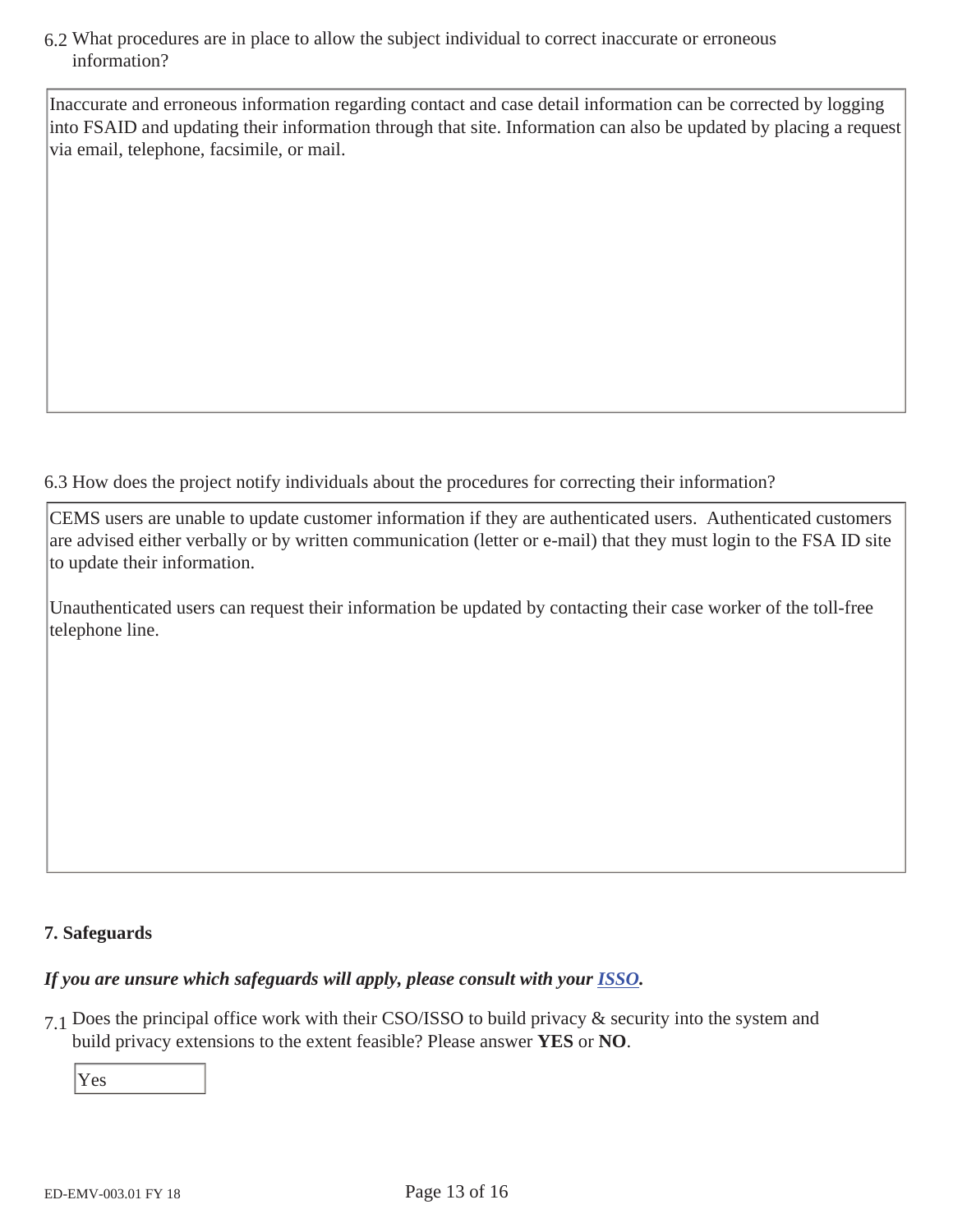7.2 What procedures or access controls are in place to determine which users may access the information and how does the project determine who has access?

CEMS leverages enterprise data sharing rules that restrict visibility into data records. Each user within CEMS is set up with a profile and role, which dictates a user's level of access to objects as well as records, within those objects as defined by the data sharing rules.

7.3 What administrative, technical, and physical safeguards are in place to protect the information?

Physical and environmental security controls have been implemented to protect the Salesforce facility housing system resources, the system resources themselves, and the facilities used to support their operation. The data center hosting provider employs and maintains fire detection and suppression systems throughout the data center. Fire detection systems include early smoke detection and smoke detectors. The fire suppression system includes dual-alarmed, dual-interlock, multi-zone and pre-action dry pipe water-based fire suppression.

Additional administrative, technical and physical safeguards in place include the following:

Technical and/or security evaluation Risk Assessment Rules of behavior established and signed by users Contingency plan Security plan In-place security safeguards (monitoring, auditing, authentication and firewalls) and planned security safeguards (PIV-I use for system administrators)

Yes

7.5 Is the system able to provide account of any disclosures made? Please answer **YES** or **NO**.

<sup>7.4</sup> Is an Authority to Operate (ATO) required? Please answer **YES** or **NO**.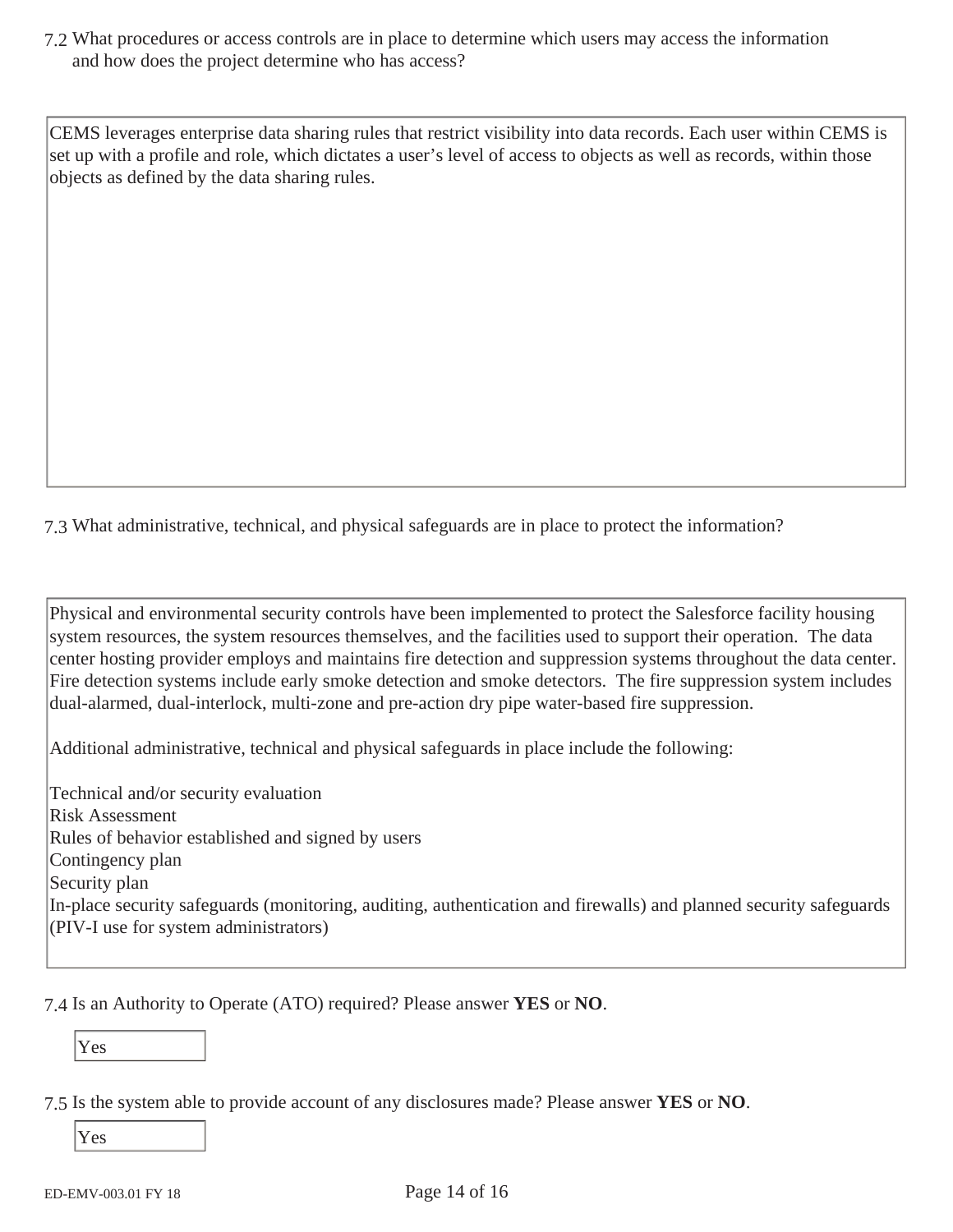7.6 Is the information in the system appropriately secured in accordance with the IT security requirements and procedures as required by federal law and policy? Please answer YES or NO.

Yes

7.7 Has a risk assessment been conducted where appropriate security controls to protect against that risk been identified and implemented? Please answer YES or NO.

Yes

7.8 Please describe any monitoring, testing or evaluation conducted on a regular basis to ensure the controls continue to work properly at safeguarding the information.

FSA conducts a variety of security testing activities across the enterprise as part of an overall risk management and continuous monitoring strategy. Some of these activities are ongoing, including infrastructure scans and Ongoing Security Authorization assessment testing, and some are performed as needed for major system changes, including ad hoc scans, Production Readiness Reviews, Security Impact Analyses, and system self-assessments.

# **8. Auditing and Accountability**

8.1 How does the system owner ensure that the information is used in accordance with stated practices in this PIA?

The system owner receives notices from the ISSO of any atypical behavior by users. The ISSO and system owner receives a weekly security report which includes a list of active and inactive users, instances of atypical behavior.

In addition, the system ensues a Standards and Practices committee in which decisions are made regarding the business process for business units with users in the CEMS platform. That information is then diseminated to individual users based on their business units. Business units are also responsible for reporting any inappropriate behavior to the ISSO and System Owner so next steps can be determined.